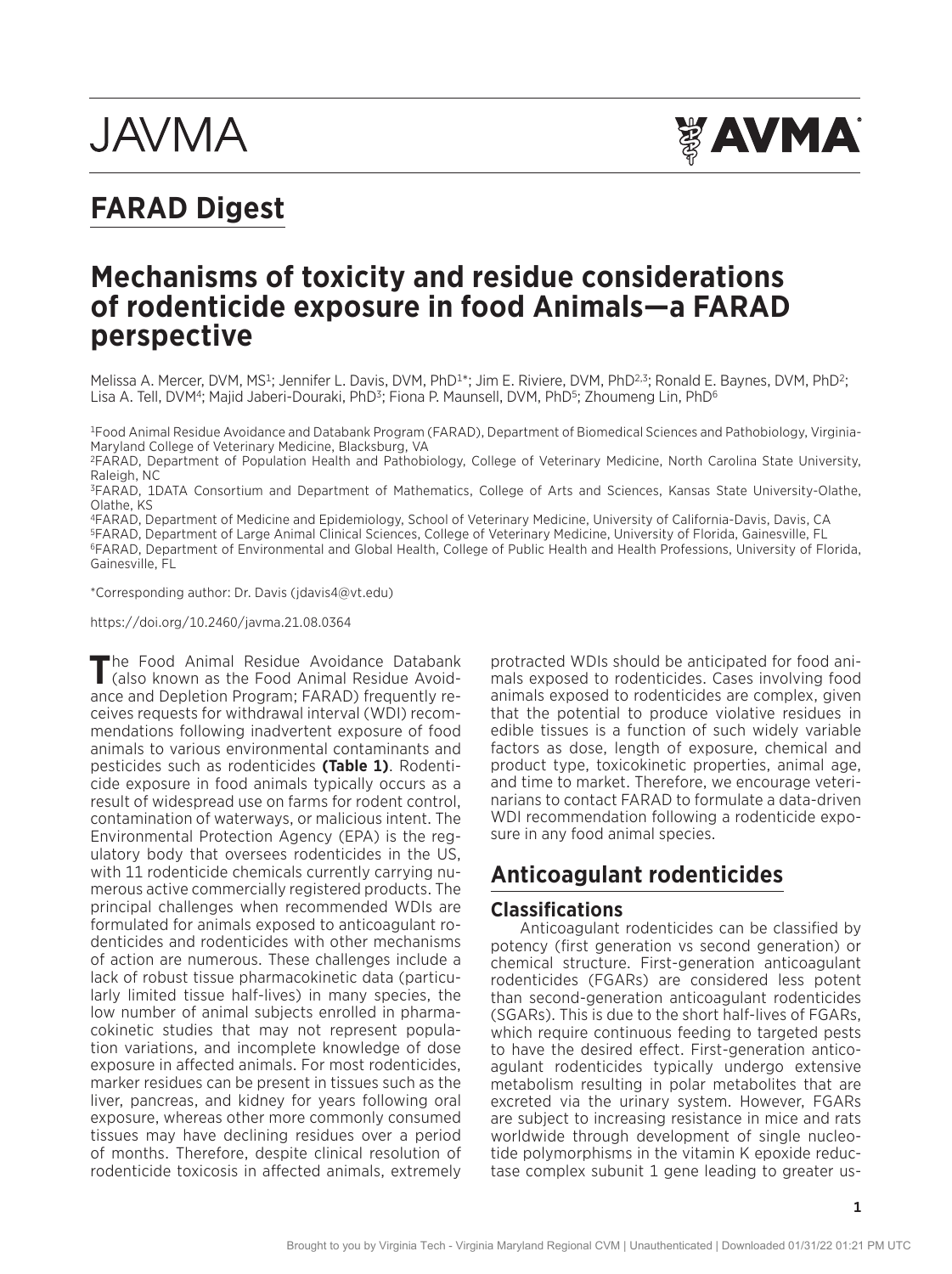| Table 1- Food Animal Residue Avoidance and Databank Program (FARAD) submissions for rodenticide exposure |  |  |
|----------------------------------------------------------------------------------------------------------|--|--|
| in food animals in the US between January 1, 1999, and July 14, 2021.                                    |  |  |

| Compound            | Category    | No. of active<br><b>EPA registrations</b> | <b>No. of FARAD</b><br>submissions | <b>Chickens</b> | Swine | Goats | <b>Beef cattle</b> | Sheep | Dairy cattle |
|---------------------|-------------|-------------------------------------------|------------------------------------|-----------------|-------|-------|--------------------|-------|--------------|
| Brodifacoum         | SGAR        | 38                                        | 23                                 | 10              |       |       |                    |       |              |
| <b>Bromadiolone</b> | SGAR        | 67                                        | 24                                 |                 |       |       |                    |       |              |
| <b>Bromethalin</b>  | <b>NAR</b>  | 190                                       |                                    |                 |       |       |                    |       |              |
| Cholecalciferol     | <b>NAR</b>  |                                           |                                    |                 |       |       |                    |       |              |
| Chlorophacinone     | FGAR        | 50                                        |                                    |                 |       |       |                    |       |              |
| Difenacoum          | SGAR        |                                           |                                    |                 |       |       |                    |       |              |
| Difethialone        | SGAR        | 31                                        |                                    |                 |       |       |                    |       |              |
| Diphacinone         | <b>FGAR</b> | 144                                       |                                    |                 |       |       |                    |       |              |
| Strychnine          | <b>NAR</b>  | 21                                        |                                    |                 |       |       |                    |       |              |
| Warfarin            | FGAR        | 23                                        |                                    |                 |       |       |                    |       |              |
| Zinc phosphide      | <b>NAR</b>  | 102                                       |                                    |                 |       |       |                    |       |              |
| Total               |             |                                           | 84                                 | 38              | 30    |       |                    |       |              |

FGAR = First-generation anticoagulant rodenticide. NAR = Nonanticoagulant rodenticide. SGAR = Second-generation anticoagulant rodenticide.

| Rodenticide                                                | <b>Class</b>                 | Half-life (h)                                 | <b>Species</b> ; tissue                                          | Reference number     |
|------------------------------------------------------------|------------------------------|-----------------------------------------------|------------------------------------------------------------------|----------------------|
| Warfarin                                                   | <b>FGAR</b>                  | 49.28<br>$16 - 17$<br>9.49                    | Chicken; egg white<br>Swine; plasma<br>Sheep; plasma             | 15<br>10<br>12       |
| Coumatetralyl<br>Pindone<br>Diphacinone<br>Chlorophacinone | FGAR<br>FGAR<br>FGAR<br>FGAR | 348-655.2<br>$96 - 120$<br>194.4-504<br>30.13 | Cervids: liver<br>Sheep; plasma<br>Swine; liver<br>Sheep; plasma | 16<br>19<br>16<br>12 |
| <b>Brodifacoum</b>                                         | SGAR                         | 27.4<br>127.2<br>1.510-1.671                  | Chicken; plasma<br>Chicken; muscle<br>Sheep; liver               | 32<br>32<br>31       |
| <b>Bromadiolone</b>                                        | SGAR                         | 718-1.091<br>49.5                             | Swine: liver<br>Sheep; plasma                                    | 34, 35<br>12         |
| Flocoumafen                                                | SGAR                         | > 2.400<br>> 3.000                            | Quail; liver<br>Sheep; plasma                                    | 42<br>19             |

**Table 2**—Plasma and tissue half-lives for various rodenticides for which plasma or tissue half-lives have been established in food animal species.

*See* Table 1 for key.

age of SGARs.<sup>1</sup> Second-generation anticoagulant rodenticides are not readily metabolized and undergo substantial enterohepatic recirculation prior to fecal excretion, resulting in the persistence of these drugs in the body. Furthermore, SGARs remain persistently bound in a stable form to the endoplasmic reticulum membrane protein and vitamin K epoxide reductase and in microsomes of the liver, kidney, or other target tissues, leading to a prolonged elimination half-life from target organs, a process that is not reflected by plasma concentrations.2 The persistence of SGARs in target organs is dependent on chemical structure and compound and the ratio of stereoisomers within the product in question.<sup>2,3</sup> In general, anticoagulant rodenticides are highly bound to plasma protein (as high as 99% for warfarin), and therefore concomitant administration of other drugs that are highly bound to plasma protein, such as phenylbutazone, flunixin meglumine, corticosteroids, or sulfonamides, may potentiate toxicosis through increasing the free fraction of rodenticides.4

The 2 major chemical classifications of anticoagulant rodenticides are hydroxycoumarins and indanediones. Hydroxycoumarins are distinguished

by the presence of a 4-hydroxycoumarin ring, with a variety of substituents present at position 3.5 Members of this group include FGARs (warfarin, coumafuryl, and coumatetralyl) and SGARs (bromadiolone, brodifacoum, and difenacoum). Meanwhile, the indanedione group is characterized by a 1,3-indanedione structure with a variety of substituents at position 2.5 There is some confusion as to the classification of members of this group as FGARs or SGARs; indanediones include pindone, chlorophacinone, and diphacinone.

#### **First-Generation Anticoagulant Rodenticides**

First-generation anticoagulant rodenticides were developed following the discovery that moldy sweet clover poisoning in cattle, a hemorrhagic syndrome, is caused by the fungal metabolite dicoumarol. The primary mechanism of action of FGARs is through inhibition of the synthesis of vitamin K– dependent clotting factors in the liver; however, many of the compounds in this group also have ancillary effects based on their active metabolites. Although marketing of these products has waned with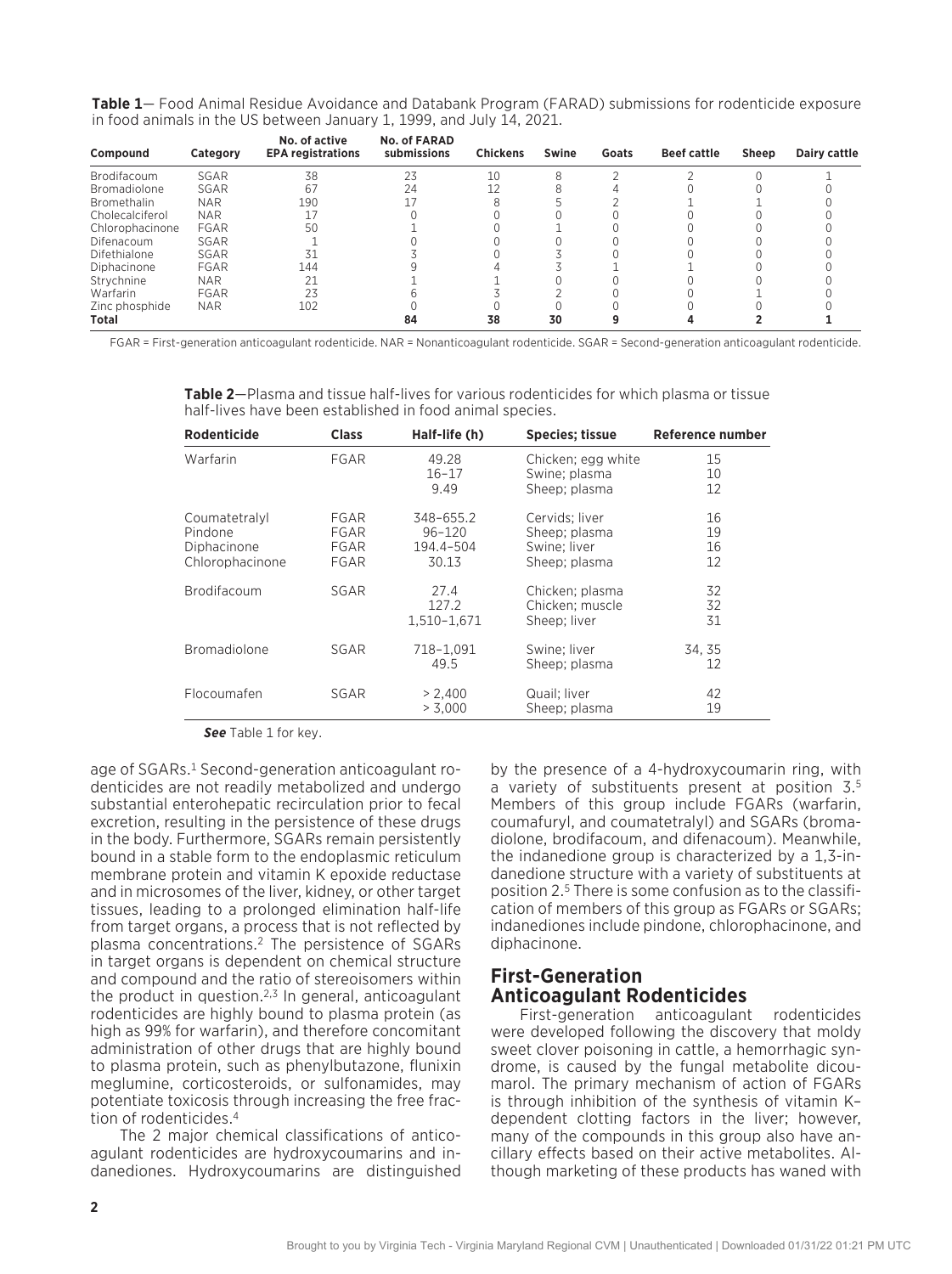the introduction of SGARs to the market, FGAR rodenticides are still commonly used.

**Warfarin**—Warfarin was the first marketed anticoagulant rodenticide and remains a mainstay in the US market for rodent control, with 23 products currently registered with the EPA.6 Warfarin is currently available in a variety of concentrated forms for home (0.5%) and commercial use (100%) as well as solid forms (0.005% to 0.25%) and is sold under brand names such as Prolin, Kaput, and Rodex. In addition to its inhibition of vitamin K–dependent clotting factors in the liver, warfarin is metabolized to 2 active metabolites that cause direct capillary damage (4-hydroxycoumarin and benzalacetone).2 Warfarin residues are of concern to humans because many people with cardiovascular disease are prescribed anticoagulants and additional intake of warfarin through contaminated tissues increases the risk of toxicosis. Given the widespread use of warfarin as a therapeutic in human medicine, there are plentiful data on the effects and adverse events of this compound in humans. Warfarin is teratogenic in humans, with the greatest risk of teratogenicity at 6 to 9 weeks' gestation.7 Teratogenic syndromes secondary to warfarin consumption have been reported in humans, rodents, and frogs.<sup>7</sup> These syndromes consist of nasal hypoplasia, chondrodysplasia punctate, optic atrophy, and neurotoxicity.7 There are limited published data on the environmental fate and degradation of warfarin, suggesting that degradation of warfarin in soil is primarily through microbial means.<sup>8</sup>

There are a small number of studies examining the effects of warfarin in food animals. Pigs in general have a relatively low tolerance for warfarin, with a reported single dose oral  $LD_{50}$  of 1 to 15 mg/kg and a repeated dose  $LD_{50}$  of 0.05 mg/kg for 7 days.<sup>9</sup> In micromini pigs administered 0.2 mg/kg warfarin, IV, the plasma half-life was reported to be between 16 to 17 hours **(Table 2)**. 10

In a small pilot study<sup>11</sup> of 4 cattle administered warfarin at a dose of 5 mg/kg, IM, warfarin residues could still be detected in milk 16 days after treatment. Residues were also detectable in the liver, kidney, spleen, pancreas, lung, and muscle tissue 16 days after treatment.<sup>11</sup> First-generation anticoagulant rodenticides, such as warfarin, are poorly degraded by the ruminal microflora of sheep, and no decrease in warfarin concentration was noted following a 12-hour incubation period in ovine rumen fluid.12 In sheep administered warfarin at a dose of 5 mg/kg IV or intraruminally, bioavailability was 79.3%, with a terminal plasma half-life of 9.49 hours (Table 2).12 The pharmacokinetics of warfarin administered at lower doses remain unknown in ruminants.

Poultry species are relatively resistant to warfarin toxicosis, with a reported  $LD_{50}$  as high as 942 mg/ kg in chickens and 620 mg/kg in mallard ducks. $13 \ln$ chickens, warfarin has a longer plasma half-life than in other species, with plasma half-lives of up to 34 hours reported following a single oral dose of 1.5 mg/kg (Table 2).14 Data for warfarin disposition in eggs are limited. Following oral exposures of 10 or

30 mg/kg for 5 days in chickens, warfarin residues were present in the egg whites for up to 5 days and in the yolk for  $> 14$  days after dosing.<sup>15</sup> Use of this information to calculate an elimination half-life for repeated dosing of 10 mg/kg reveals an elimination half-life of 50 hours for egg whites.

Historically, FARAD has been unable to provide a data-driven recommended WDI for warfarin on the basis of the scant pharmacokinetic data available in swine, poultry, and ruminants. There are limited egg-specific pharmacokinetic data, and therefore veterinarians are advised to contact FARAD for scientifically based egg WDIs following exposure of commercial or backyard poultry to warfarin. Given the scant available plasma pharmacokinetic data and no published tissue pharmacokinetic data, we recommend that veterinarians presented with pigs and ruminants exposed to warfarin contact FARAD for case-specific WDIs.

**Coumatetralyl**—Coumatetralyl, when placed in the continuum of FGARs, is considered more potent than warfarin and pindone but less potent than the SGARs brodifacoum, flocoumafen, or bromadiolone. Similar to other FGARs, coumatetralyl requires several consecutive days of feeding to be effective. Although labels for this product exist in other countries, there are currently no EPA-approved coumatetralyl products in the US.6 There are scant pharmacokinetic data available in red deer where administration of a single oral dose of 8.5 mg/kg resulted in a mean hepatic elimination half-life of 18.9 days (range,  $14.5$  to 27.3 days; Table 2).<sup>16</sup> Hepatic concentrations were below the limit of detection (0.1 µg/g) by 85 days after dosing.16 Although coumatetralyl toxicosis is unlikely to occur in the US owing to the lack of EPA-registered products, there is moderate scientific evidence for the formulation of a meat WDI in cervids and no scientific evidence for formulating a WDI recommendation in any other species.

#### **Indanediones**

**Pindone**—Pindone, an indanedione, works through interference with vitamin K–dependent clotting factor synthesis by the liver. It also has insecticidal and fungicidal activity via an unknown mechanism.17 Because pindone is considered less potent than the newer drugs diphacinone and chlorophacinone, it can be considered obsolete, and there are currently no active EPA registrations for this compound.6 However, given that there are a number of studies that examine the persistence of pindone in sheep, examination of the pharmacokinetics of pindone in this species is important for generating WDI recommendations for other indanediones in small ruminants. The  $LD_{50}$  for a variety of species is high because of the low potency of pindone. In rabbits, the most sensitive species reported, the  $LD_{50}$  is 25 mg/kg, whereas the  $LD_{50}$  is > 75 mg/kg in sheep, dogs, and possums.9

In sheep, oral administration of pindone at doses of 2 to 10 mg/kg resulted in a plasma half-life of 96 to 120 hours.<sup>18</sup> Following oral administration of pin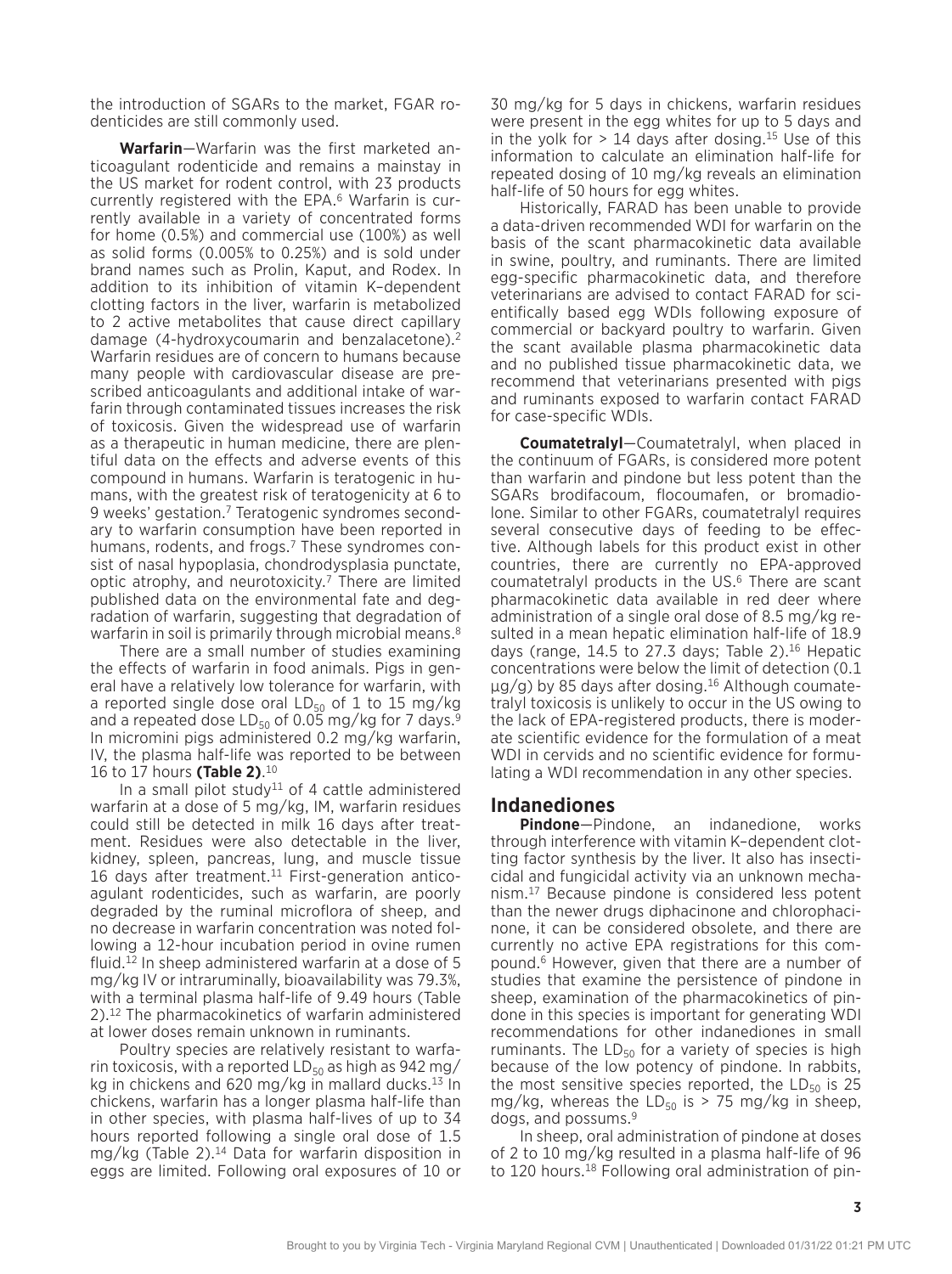done at a dose of 10 mg/kg, liver and fat residues persisted for 8 days and were below the limit of detection (0.09 ug/g) at 16 days.<sup>19</sup> Following oral administration of a 3-day declining dose regimen (10 mg/kg, 3 mg/kg, and 2 mg/kg), pindone residues were detected in the liver at 22 days.<sup>18</sup> Although toxicosis is unlikely to occur in the US because of the lack of active EPA-registered products, there is moderate scientific evidence for the formulation of a meat WDI in sheep and no scientific evidence for formulating a WDI in any other species.

**Diphacinone**—Diphacinone is more toxic than warfarin and pindone but less toxic than the typical SGARs, leading to some confusion as to whether it should be classified as an FGAR or SGAR. Diphacinone has been used as a broad-scale method for controlling rodent field populations owing to its shorter persistence in rats and lower risk for acute toxicosis in nontarget species relative to the SGARs.20 There are 144 combined active EPA registrations for diphacinone and its sodium salt under various brand names, including Tomcat, Ramik, Kaput, and D-Con, with a labeled 0.106% liquid concentrate and a variety of solid forms with diphacinone concentrations ranging from 0.01% to 99%.<sup>6</sup> The reported  $LD_{50}$  in swine is > 150 mg/kg, which is much greater than that in dogs (3 to  $7.5 \text{ mg/kg}$ ) and Norway rats (1.93 to 43.3 mg/kg).<sup>20</sup> Although there are minimal  $LD_{50}$  data for poultry, mallard ducks appear to be very resistant to diphacinone, with an  $LD_{50}$  of 3,158 mg/kg.<sup>9</sup> Diphacinone is one of the few anticoagulant rodenticides with published environmental kinetics, with a 30-day half-life under aerobic conditions in soil and a 60-day half-life under anaerobic conditions in soil.<sup>17</sup>

In swine, the reported mean hepatic elimination half-life of diphacinone (1.5 mg/kg, PO) is 12.4 days (range, 8.1 to 21.0 days; Table 2), with all samples below the limit of detection (0.05  $\mu$ g/g) by 43 days after dosing.16 When the dose was escalated to 12.5 mg/ kg, the mean hepatic elimination half-life was 14.12 days. Utilizing these data, researchers determined that it would take 104 days for hepatic concentrations to decline below the limit of detection (0.02 ug/g).<sup>20</sup> Following the oral administration of same single dose (12.5 mg/kg), muscle concentrations were below the limit of detection but hepatic concentrations were still present above the limit of detection at 15 days after dosing.20 To determine whether food preparation technique has an impact on tissue residues, swine were administered diphacinone (3.5 to 7.4 mg/ kg) and tissues were analyzed 3 days posttreatment following a variety of preparation techniques (raw, baking, boiling, and roasting).21 Both liver and muscle contained diphacinone residues following all cooking methods, indicating that anticoagulant rodenticide residues survive various cooking processes. This finding has broad implications for the persistence of tissue residues of rodenticides in the harvest of both domestic and feral swine.

Mean hepatic elimination half-life of diphacinone was 5.3 days (range, 3.4 to 12.4 days; Table 2) for deer given 1.5 mg of diphacinone/kg, PO, once, and

all hepatic samples were below the limit of detection (0.1  $\mu$ g/g) by 29 days.<sup>16</sup> However, it is important to note that hepatic elimination was nonlinear, and there was an increase in hepatic diphacinone concentrations between days 5 and 12 for one deer and between days 1 and 5 for another.

Cattle have longer hepatic persistence of diphacinone, compared with other ungulates, including swine and red-tailed deer.<sup>16</sup> In an early study<sup>22</sup> of diphacinone injected intraruminally at 1 mg/kg, liver residue concentrations were nearly identical at 30, 60, and 90 days after injection. In cattle orally administered 1.5 mg of diphacinone/kg, the mean terminal hepatic elimination half-life was 25.2 days for heifers and 35.4 days for steers, with the longest reported elimination half-life of 49.5 days (Table 2).16 Based on these data, complete depletion for diphacinone in cattle exposed to 1.5 mg/kg orally is estimated to be 495 days. The metabolism and distribution of diphacinone are markedly different in cattle, compared with deer and swine, which may have broader implications for attempting to extrapolate WDIs for accidental exposure in cattle using pharmacokinetic data from other species.<sup>16</sup> In rats and pigs, hepatic elimination of anticoagulants occurs in a biphasic pattern, with a steep initial elimination phase followed by a more gradual terminal elimination phase. Cattle demonstrated a higher maximum plasma concentration than swine or deer that were given the same oral dose (1.5 mg of diphacinone/ kg), and their hepatic elimination patterns suggest that there is a greater degree of enterohepatic circulation of diphacinone in cattle than in pigs or deer, resulting in prolonged hepatic residues.<sup>16</sup> There are scant milk elimination data for diphacinone in cattle. In a small study of 3 cattle administered 2.75 mg of diphenadione (diphacinone)/kg, milk residues were below the limit of detection of 3 ppb at 72 hours posttreatment.23 For 3 cattle administered 1 mg/kg diphenadione, no milk residues were above the limit of detection at any time point.<sup>23</sup>

Given the large number of active EPA registrations for diphacinone, there is a great potential for exposure of food animals. The FARAD has received calls for the formulation of WDIs in beef cattle, swine, and poultry. There are robust specific tissue elimination data for this compound that can be used to provide an evidence-based WDI for known or estimated exposures in cattle,<sup>16</sup> cervids,<sup>16</sup> and swine.16,20,21 Similarly, extrapolations from cattle data could be used to provide an estimated meat WDI for small ruminants. Unfortunately, there are no tissue, plasma, or egg data to support the provision of evidence-based WDIs in avian species. Therefore, veterinarians are advised to contact FARAD with any cases of food animal exposure to diphacinone for the formulation of a WDI.

**Chlorophacinone**—Similar to diphacinone, chlorophacinone also faces confusion regarding its classification as an FGAR or SGAR. There are currently 50 active EPA registrations for chlorophacinone under such brands as Rozol, JT Eaton, and Attax.<sup>6</sup> Chloro-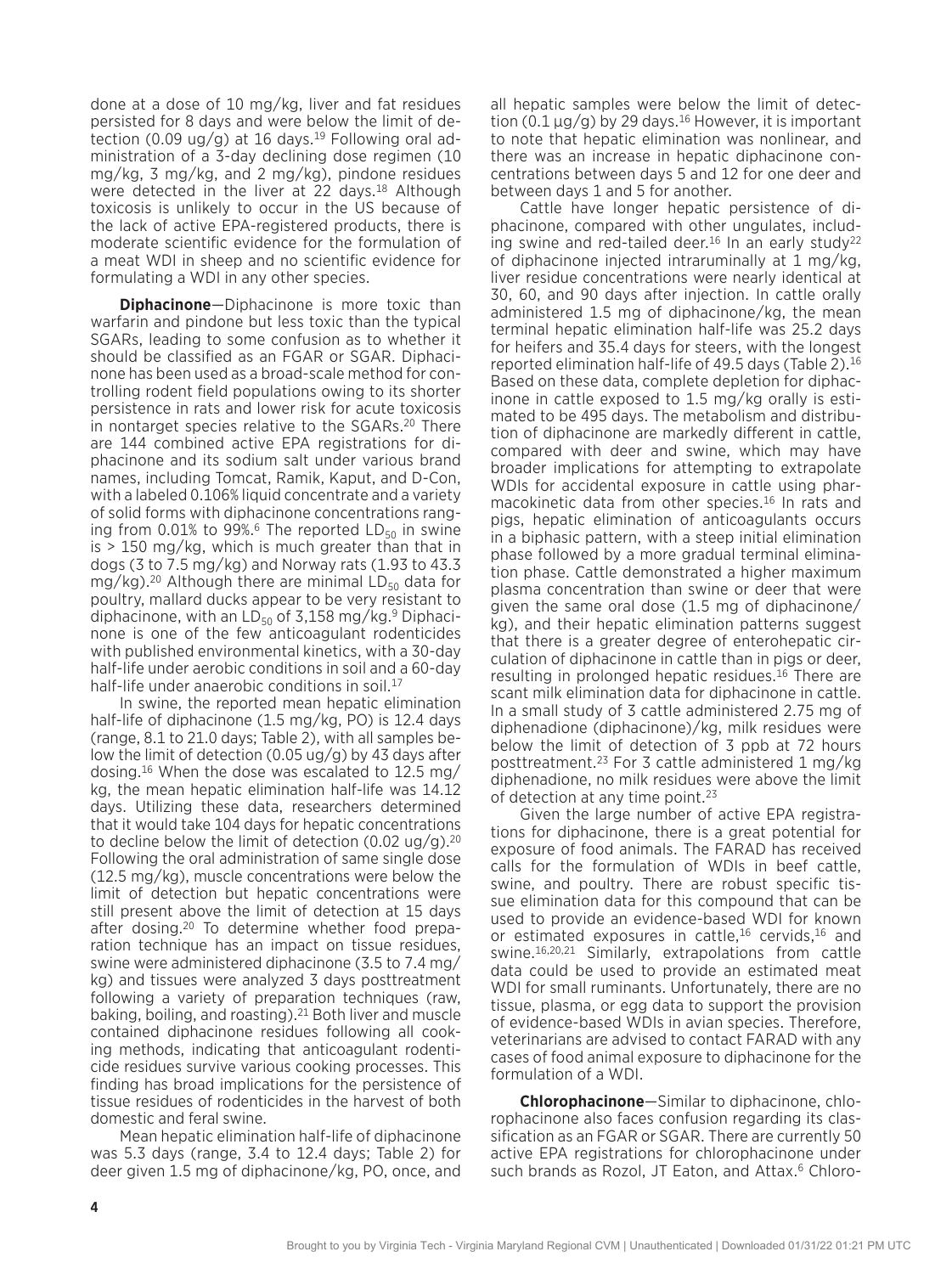phacinone is available as a powder, pellets, and soft baits with concentrations ranging from 0.005% to 2% in commercial products as well as a 98.9% technicalgrade product. Unfortunately, the literature contains only limited toxicokinetic data for chlorophacinone. The only food animals with reported  $LD_{50}$  data include rabbits (50 mg/kg) and ducks (100 mg/kg).<sup>24</sup> Chlorophacinone poisoning has been documented as the cause of fatal hemorrhage in lambs.24 In sheep administered 1 mg/kg, IV and intraruminally, chlorophacinone had a 92.2% bioavailability, with a terminal plasma half-life of 30.13 hours (Table 2).<sup>12</sup> It was also noted that chlorophacinone is poorly, if at all, degraded by the ruminal microflora of sheep. Following a 12-hour incubation period in rumen fluid, there was a minimal decrease in chlorophacinone concentrations.12 Although the active EPA registrations for chlorophacinone make the potential for farm use and exposure to food animals higher than other rodenticides, FARAD has not received any submissions related to food animal exposure to this product. Also, although there are limited plasma data in sheep suggesting a long plasma elimination half-life, there are no specific tissue data to support the provision of an evidence-based WDI for this compound. Therefore, there is very poor scientific evidence for the formulation of a WDI in any species.

## **Second-Generation Anticoagulant Rodenticides**

Second-generation anticoagulant rodenticides are frequently referred to as superwarfarin compounds because they also interfere with vitamin K synthesis, but they exhibit greater potency than FGARs. Second-generation anticoagulant rodenticides largely act by antagonizing vitamin K1 epoxide reductase, thereby depleting vitamin K–dependent clotting factors and are more extensively bound to plasma and tissue proteins than are FGARs, resulting in prolonged elimination. $1,2$  They typically undergo extensive enterohepatic recirculation prior to biliary excretion and subsequent fecal excretion of the unbound compound, leading to prolonged exposure in affected animals. Second-generation compounds have increased affinity for vitamin K 2,3 epoxide reductase and vitamin K quinone reductase, leading to accumulation in tissues containing these reductases such as the liver, pancreas, and kidneys.<sup>25</sup> Due to this accumulation effect, these tissues should be considered the target organs for determining the elimination of SGARs and subsequent safety for human consumption. This group contains some of the most used products on the market and represents the greatest share of submissions to FARAD for food animal exposures to rodenticides (Table 1). To reduce the risk of exposure of children and wildlife to rodenticides, the EPA developed a series of measures in its 2008 Risk Mitigation Decision. These measures included restrictions on package size, use, and sale or distribution of products that contain the SGARs brodifacoum, bromadiolone, difenacoum, difethialone. Although this has led to decreased availability and use of these products in consumer home environments,

the use of SGARs for rodent control is still frequent in farm and agricultural settings.

**Brodifacoum**—Brodifacoum is one of the more common rodenticides for which FARAD receives queries for WDIs following accidental exposure of food animals, with 23 submissions involving various species. There are currently 38 active EPA registrations for brodifacoum, marketed under such brands as Havoc, Talon, Final, Syngenta, BDF, and Jaguar.6 Brodifacoum is available in a variety of forms and concentrations, ranging from 0.0025% to 0.005% solid, 0.25% concentrates, and 90% to 98% technicalgrade products. Brodifacoum is readily absorbed following gastrointestinal or dermal exposure in a variety of mammals. There are multiple reports of the toxicokinetics of brodifacoum in veterinary species. The  $LD_{50}$  in poultry varies by species, ranging from  $\leq$  1 mg/kg (Canadian geese) to up to  $>$  20 mg/ kg (paradise shelducks),<sup>26</sup> with chickens having an  $LD_{50}$  of 3.15 to 20 mg/kg.<sup>5,13</sup> The reported  $LD_{50}$  for swine is 0.1 to 10 mg/kg.<sup>5,9</sup> One potential route of exposure in swine, either domestic or wild, is via the scavenging of rodent carcasses, because rodents that have died up to 1 year following sublethal exposure have been reported to still carry active drug residues.<sup>26</sup> In sheep, the LD<sub>50</sub> has been reported to be between 5 and 25 mg/kg.<sup>5</sup> Sublethal exposure of brodifacoum in sheep may cause reproductive effects, including abortion and reduced lambing rates.27 Brodifacoum is very insoluble in water and does not appear to be mobile in soil, with a soil halflife of 12 to 25 weeks following microbial degradation.28 Although the risk of exposure due to runoff has historically been reported to be minimal, the lethal concentration for 50% of the population ( $LC_{50}$ ) for rainbow trout in water is 0.04 to 0.155 mg/ $L^{29}$ The reported  $LD_{50}$  for red-toothed triggerfish is 36 to 48 mg/kg and 50 to 75 mg/kg for black triggerfish.30 Brodifacoum also exhibits high bioaccumulation potential in fish and has been detected in fish from wastewater treatment plants.29

In sheep administered a single oral dose (either 0.2 or 2.0 mg/kg) of brodifacoum, hepatic residues persisted for  $> 128$  days.<sup>31</sup> At 128 days after dosing, liver residues were 1.07 mg/kg for the 2.0-mg/kg treatment group and 0.64 mg/kg for the 0.2-mg/kg treatment group. Extrapolations from these data suggest that hepatic residues would persist for upwards of 250 days in both groups. Residue concentrations fell below detectable limits in muscle at 32 days for the 0.2-mg/kg treatment group and at 64 days for the 2.0-mg/ kg treatment group.<sup>31</sup> Pigs had liver brodifacoum residues of approximately 1 mg/kg 5 days after consuming contaminated possum tissues and therefore are at risk of secondary brodifacoum poisoning.26 From a food safety perspective, this would mean that for a healthy 60-kg adult human not on anticoagulant therapy to consume an  $LD_{50}$  dose (< 1 mg/kg) of brodifacoum, the person would need to eat approximately 15 kg of a liver containing 1 mg of brodifacoum/kg to be poisoned.26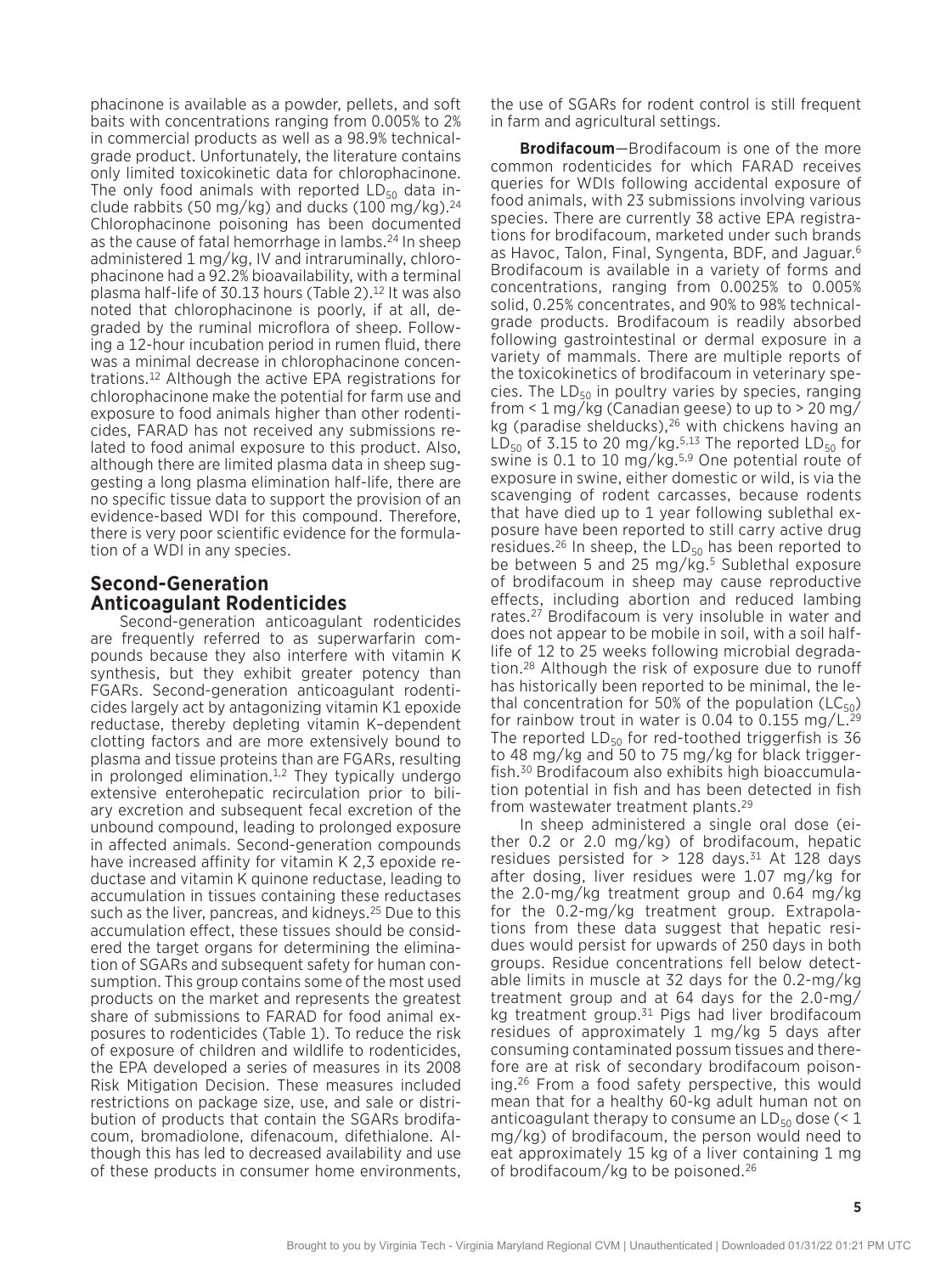In chickens, following a single oral exposure of 0.5 mg of brodifacoum/kg, liver residues remained constant for 14 days after dosing.<sup>32</sup> However, brodifacoum was found to have an average half-life of 5.3 days in muscle, 2.79 days in fat, 3.17 days in ovaries, and  $1.14$  days in plasma (Table 2).<sup>32</sup> Brodifacoum concentrations in eggs were highest (0.035 µg/g) 14 days after dosing. $32$  Because there were rising concentrations over the entire postdosing sampling period, we do not have any egg elimination data and extremely prolonged discard times were necessary for brodifacoum depletion.

Given the large number of active EPA registrations for brodifacoum, the potential for farm use and exposure in food animals is high, which is reflected in the number of queries submitted to FARAD for this product. Currently, there are no hepatic or plasma elimination kinetic data for brodifacoum with which to determine a scientific-based WDI for swine. Veterinarians are encouraged to submit a request to FARAD in cases of swine exposure should new data or registrations become available. In poultry, there are no specific hepatic elimination data to determine a scientific-based WDI. However, the hepatic elimination half-life is  $> 14$  days in poultry. The muscle tissue half-life of 5.3 days may be used to formulate a WDI for personal consumption of poultry, provided organs are discarded. Due to the rising brodifacoum concentrations in eggs 14 days following administration of a single oral dose, there are insufficient data to suggest a scientific-based egg discard interval. In ruminants, hepatic brodifacoum residues are likely to persist for up to 250 days following a single oral exposure of up to 2 mg/kg. There are currently no data on milk elimination of brodifacoum. Therefore, overall, there is limited scientific evidence to provide an evidence-based meat WDI for personal consumption of poultry, strong scientific evidence for sheep, and no evidence to support a scientific-based WDI for milk in any species or eggs in poultry.

**Bromadiolone**—Bromadiolone is a commonly used SGAR with 67 active EPA registrations under such brands as Hawk, Kaput, Maki, Brigand, Resolv, and Boothill.<sup>6</sup> Due to the widespread nature of its use, it is responsible for the largest number ( $n = 24$ ) of FARAD submissions for food animal rodenticide exposure. Despite being an SGAR, bromadiolone's extensive use has led to the development of resistance in rodents, particularly field populations. The  $LD_{50}$  for bromadiolone in chickens following long-term use has been reported to be 5.0 mg/kg, which is higher than that reported for swine (0.5 to 3.0 mg/kg).<sup>9</sup> Although bromadiolone is fairly water insoluble and therefore waterway contamination is unlikely, it is highly bound to soil, leading to slow degradation (soil half-life, 1.8 to 23 days) and environmental persistence where used.9,33 Hepatic bromadiolone residues have been reported in fish in proximity to wastewater treatment plants, which may be secondary to rodent control in sewer systems or stormwater overflow structures; therefore, it is a risk to aquatic species. $29 \ln a$  study<sup>7</sup> comparing the teratogenic potential of warfarin and bromadiolone in rats,

bromadiolone was found to have fewer teratogenic properties than warfarin.

The toxicokinetics of bromadiolone are similar to brodifacoum in the reported species. Bromadiolone is poorly degraded by the ruminal microflora of sheep. Following a 12-hour incubation period in rumen fluid, there was a minimal decrease in bromadiolone concentration.<sup>12</sup> In sheep administered 1 mg/kg, IV and intraruminally, bromadiolone had 88% bioavailability and a terminal plasma half-life of 49.5 hours (Table 2).12 In sheep receiving 2 mg/kg PO, bromadiolone was detected in the liver for 256 days.<sup>19</sup>

In swine, following a single oral administration of 0.5 mg of bromadiolone/kg, the mean hepatic bromadiolone concentration was 213 µg/kg at 9 weeks after dosing.34,35 Extrapolating from these data, the researchers proposed a 176-week (1,232-day) WDI following a single oral dose of 0.5 mg/kg in swine. $35$ By use of the reported data from that study,  $35$  a hepatic half-life of 908 to 1,091 hours (approx range, 38 to 45 days; Table 2) could be estimated. Following a single oral administration of 0.05 mg/kg, the mean hepatic bromadiolone concentration was 51.8 ug/kg at 6 weeks after dosing.<sup>34</sup> Skin, fat, feces, and plasma concentrations of bromadiolone were all below the limit of detection at 6 weeks after dosing.<sup>34</sup> Based on these data, the researchers proposed an 83-week (581-day) WDI following a single 0.05 mg/kg oral exposure in swine.<sup>35</sup> Utilizing hepatic elimination kinetics data from that study,<sup>34</sup> a hepatic half-life of 718 hours (approx 30 days; Table 2) could be calculated for a single 0.05 mg/kg oral exposure in swine.

In chickens, there are a limited number of studies exploring egg residues following bromadiolone exposure. Following a single oral dose of 10 mg/kg, bromadiolone was detected in egg yolks up to 7 days after exposure.<sup>36,37</sup> Following a single oral dose of 60 mg/kg, bromadiolone was detected in egg yolks up to 9 days after exposure. $36,37$  In hens fed a range of doses from 1.3 to 19.2 mg of bromadiolone/kg, no egg residues were detected out to 22 days after dosing. However, it is important to note that the hens ceased laying from days 5 to 11, presumably owing to the bromadiolone toxicosis, which may have indicated that eggs in the formative stages had been exposed.38 Although chickens lay eggs every 24 to 48 hours following a rapid maturation phase, egg precursor components may be present for months prior to maturation.<sup>39</sup> Therefore, a decreased frequency between successive lays may lead to an increase in exposure of the eggs to a chemical substance and subsequent heightened risk of residues.

Based on the many active EPA registrations and many queries submitted to FARAD for bromadiolone exposure in food animals, there is a high risk of exposure from the farm environment. There is limited scientific evidence to provide an evidence-based meat WDI for personal consumption of meat from small ruminants or eggs from poultry. Strong scientific evidence is available for the formulation of an evidencebased meat WDI in swine. There is no evidence to support a scientific-based WDI for milk in any species. However, from examining the above data, bro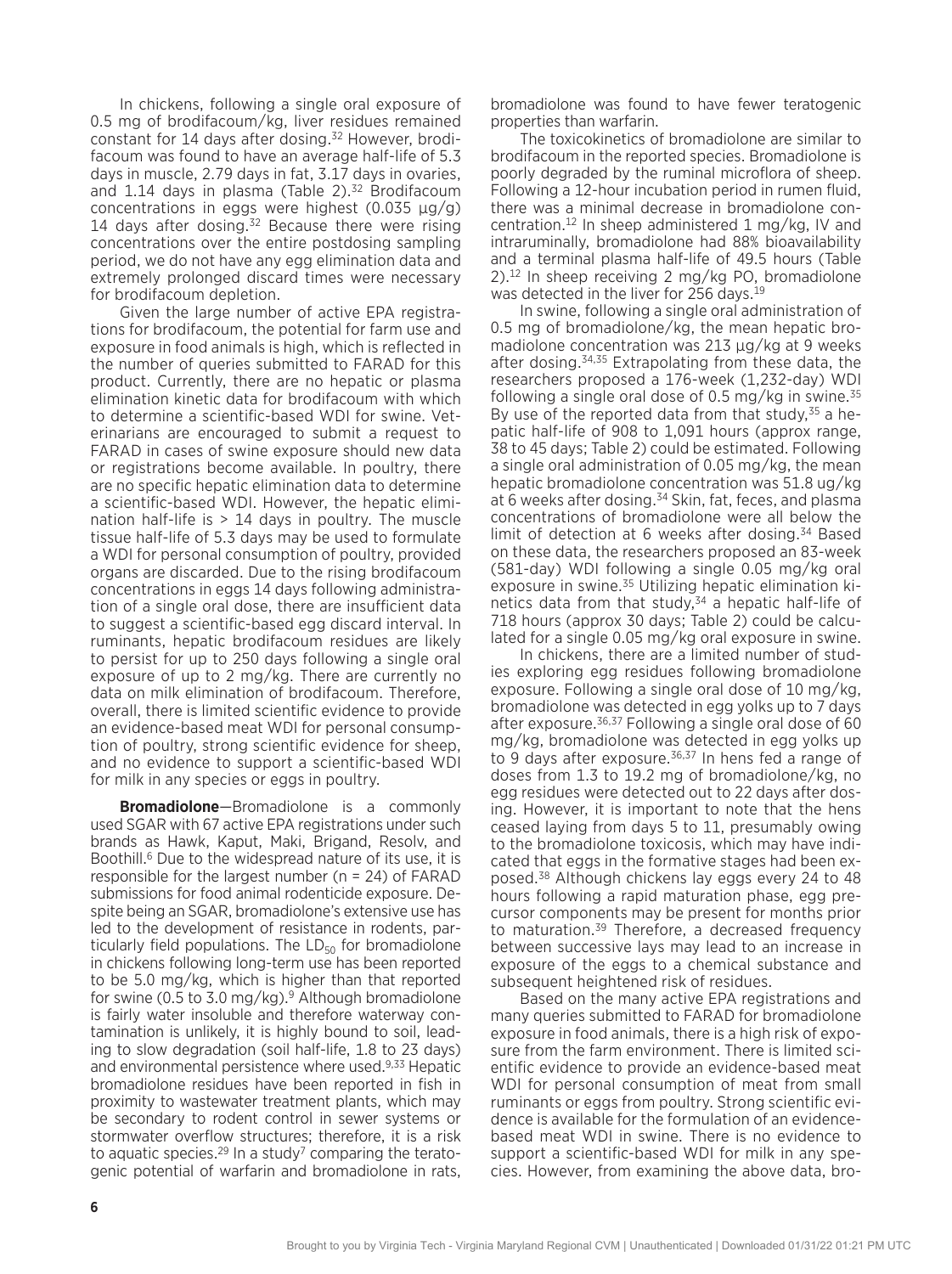madiolone is a very persistent toxicant, suggesting that caution be used to ensure that exposed animals do not enter the food supply.

**Difethialone**—Although there are 31 active EPA registrations and a variety of products available for difethialone,6 there have only been 3 submissions for food animal exposure to FARAD. Difethialone is available in a variety of forms ranging from 0.0025% solid to 98.6% technical-grade under brands such as Generation, Enforcer, FirstStrike, and Hombre. There is evidence that difethialone can be an environmental contaminant, with residues detected in the livers of fish from wastewater treatment plants.29 The only kinetic data available for difethialone are in mice. In mice administered 0.65 mg of difethialone/kg, the plasma elimination half-life was 38.9 days and the hepatic elimination half-life was 28.5 days, suggesting an extended persistence of the drug in tissues.40 Therefore, there is currently no scientific evidence to support an evidence-based WDI for any product in any food animal species.

**Flocoumafen**—Flocoumafen is a 4-hydroxycoumarin derivative of the naturally occurring compound coumarin. The compound has no active EPA registrations.6 Lethality occurs once complete saturation of hepatic binding sites for the compound occurs and therefore is extremely species specific.41 Rats poorly metabolize this compound, so saturation occurs quickly, whereas quail extensively metabolize flocoumafen, leading to lower toxicity.42 There are species differences in small ruminants in terms of response to flocoumafen. Sheep have an  $LD_{50}$  of > 5.0 mg/kg, whereas goats have an  $LD_{50}$  of > 10.0 mg/kg.<sup>17</sup> Pigs and chickens appear to be fairly resistant to flocoumafen, with an oral  $LD_{50}$  of 60.0 mg/kg for pigs and > 100 mg/ kg for chickens.9

In poultry, groups of layer chickens were administered flocoumafen at 0, 1.5, 5.0, 15.0, or 50.0 mg/kg in feed for 5 days.41 At 15 days following the treatment period, all surviving birds were euthanized. Although liver residues were detected in all chickens 15 days after treatment, muscle, fat, and skin residues were present only in the 5-, 15-, and 50-mg/kg groups.41 There was a 30%, 40%, and 80% mortality rate prior to study completion for the 5-, 15-, and 50-mg/kg groups, respectively.41 Flocoumafen residues persisted in egg yolks over the entire 19-day study interval for layers administered 1 or 4 mg of flocoumafen/kg/d for 5 consecutive days.41 In quail, hepatic residues were present for 112 days following a single oral dose of 14 mg of flocoumafen/kg, with a hepatic elimination half-life of  $> 100$  days.<sup>42</sup> In sheep receiving 0.2 mg of flocoumafen/kg, hepatic residues were present for 128 days after dosing.<sup>19</sup> There is limited scientific evidence to support an evidence-based meat WDI for sheep and quail. There is extremely limited evidence to support an egg or meat WDI for exposed chickens. No evidence is available to support a scientific-based WDI for milk in any species or meat in other food animal species.

**Difenacoum**—Difenacoum is an SGAR with 1 active EPA registration and is available under the brand name Monark in a 0.005% solid form.6 Despite the active registration, there have been no FARAD submissions for any food animal species (Table 1). The  $LD_{50}$  is reported to be 80 mg/kg in swine, 50 mg/kg in chickens, and 100 mg/kg in sheep.5 Rabbits are particularly susceptible to difenacoum, with an  $LD_{50}$ of 2.0 mg/kg.5 There is some evidence of environmental contamination because difenacoum has been detected in the livers of fish from wastewater treatment facilities.29 Unfortunately, there are extremely limited toxicokinetic data available for difenacoum in veterinary species, with the only data available in mice. In mice administered 0.4 mg of difenacoum/ kg, the plasma elimination half-life was 20.4 days and the hepatic elimination half-life was 61.8 days, suggesting an extended persistence of the drug in tissues.40 Therefore, there is no scientific evidence to support an evidence-based meat WDI in food animal species that is not extrapolated from mouse data.

# **Nonanticoagulant Rodenticides**

There is a variety of rodenticides that do not exert their effects via disruption of the coagulation cascade. This broad variety of compounds is included under the nonanticoagulant rodenticide category and represents the greatest number of EPA registrations and most commonly used rodenticides.

#### **Bromethalin**

Bromethalin carries the largest number of EPA registrations of any rodenticide, with 190 active registrations under a variety of brands such as Victor, Tomcat, Rampage, Surekill, Assault, and many others.<sup>6</sup> Bromethalin is responsible for 17 FARAD case submissions between 1999 and 2021 (Table 1). It is available as a 0.01% and 0.025% solid, 2% concentrate, and 98.4% technical-grade form. Bromethalin's mechanism of action is to inhibit oxidative phosphorylation in the affected animal's mitochondria. Bromethalin is rapidly absorbed from the intestines and transported to the liver, where it is metabolized to its more potent and active metabolite, desmethyl bromethalin. Desmethyl bromethalin is highly lipid soluble and therefore penetrates the CNS where it inhibits oxidative phosphorylation, leading to cerebral edema, increased intracranial pressure, and ultimately diffuse spongiosis of the white matter.<sup>43</sup> Due to the lipophilic nature of bromethalin and its mechanism of action, the CNS and fat are considered sites of accumulation and therefore would be the target tissues for testing. Bromethalin undergoes enterohepatic recycling, leading to a prolonged duration of action. Clinical signs are dose-dependent and appear between 4 hours and 7 days after ingestion.43 Methods have been recently published for the characterization of bromethalin and its metabolites by gas chromatography-tandem mass spectrometry.<sup>44</sup> The  $LD_{50}$  is dependent on N-demethylase activity because lower N-demethylase activity leads to less production of the more toxic metabolite, desmeth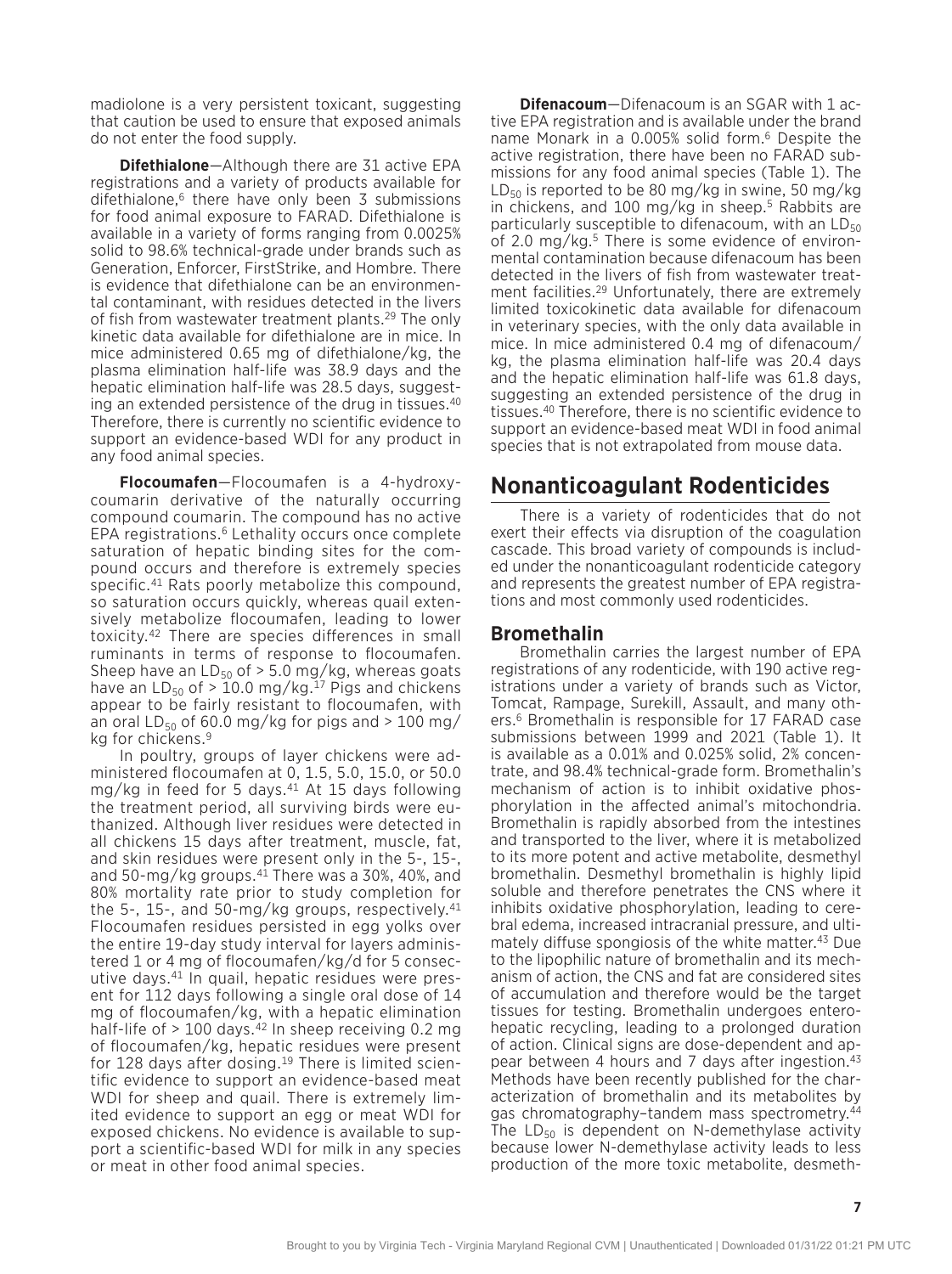yl bromethalin.<sup>45</sup> Following oral exposure, the  $LD_{50}$ is 1,000 mg/kg for guinea pigs (animals with low N-demethylase activity), 13 mg/kg for rabbits, 3.65 mg/kg for dogs, and 0.54 mg/kg for cats.46 Swine are extremely sensitive to bromethalin toxicosis, with an  $LD_{50}$  of 0.25 mg/kg.<sup>47</sup> Trout have an  $LC_{50}$  of 0.033 to 0.080 mg/kg, and mallard ducks have an  $LD_{50}$  in feed of 620 mg/kg.<sup>48</sup>

Bromethalin is considered carcinogenic by the EPA and World Health Organization, raising concerns for any bromethalin residues in the tissues of food animals.47 Despite a large number of active EPA registrations and a substantial number of submissions received by FARAD, toxicokinetic data for bromethalin are lacking. There are no toxicokinetic studies for bromethalin or its metabolites in any food animal species, making formulation of an evidence-based WDI problematic. The only kinetic data available are in Fischer 344 rats that were administered radio-labeled bromethalin at a dose of 1 mg/kg, revealing a terminal plasma elimination half-life of 5.6 days.49 Therefore, there is no evidence for the provision of evidence-based meat, milk, or egg WDI in any food animal species. Given the carcinogenic potential of bromethalin, it is recommended that animals exposed to bromethalin never enter the food chain.

#### **Cholecalciferol**

Cholecalciferol (vitamin  $D_3$ ) is required by the body, but overdoses can lead to dystrophic mineralization, acute renal failure, and gastrointestinal, muscular, and cardiovascular complications.47 The mechanism of action of cholecalciferol toxicosis is through its active metabolite, calcitriol. Cholecalciferol is metabolized by the liver to calcifediol, which is then metabolized by the kidney to calcitriol, the active metabolite. The metabolites work to increase serum calcium and phosphorus concentrations by increasing intestinal calcium absorption, stimulating calcium and phosphorus release from bone, and enhancing renal tubular reabsorption of calcium.46 A high concentration of intracellular calcium is an important factor in the development of life-threatening ventricular arrhythmias (tachycardia and fibrillation) and increases the prevalence of atrial arrhythmias such as fibrillation and flutter.<sup>50</sup> The most common clinical signs of cholecalciferol ingestion in horses, 51 dogs,52 and cats52 include anorexia, weakness, polyuria, and polydipsia; however, cardiac arrhythmia and myocardial mineralization have been described in cases of severe toxicosis.

There are currently 17 active EPA registrations for cholecalciferol products as a 0.075% solid.<sup>6</sup> Despite the number of EPA registrations, there have been no FARAD submissions for food animal exposure to cholecalciferol rodenticides (Table 1). Clinical signs of toxicosis can be seen at doses as low as 0.5 mg/kg in dogs, which means that a 23-kg dog would only need to ingest 14.2 g of 0.075% cholecalciferol bait. $45$  The oral  $LD_{50}$  for cholecalciferol in rodents is quite high at 43 mg/kg. Avian species appear to be relatively resistant to cholecalciferol toxicosis, with an  $LD_{50}$  > 2,000 mg/kg in mallard ducks and a dietary

 $LC_{50}$  of 2,000 ppm in bobwhite quail.<sup>47</sup> However, isolated cases of cholecalciferol toxicosis in wild birds have been reported in areas where cholecalciferol is used as rodent bait.<sup>53</sup> Unfortunately, there are no toxicokinetic data available for cholecalciferol in food animals. However, as a naturally occurring product, the risk to human health following consumption of food products containing cholecalciferol residues is likely minimal. We encourage veterinarians to contact FARAD for WDI recommendations for animals exposed to cholecalciferol rodenticides.

## **Zinc phosphide**

Zinc phosphide is highly toxic to humans and is listed in toxicity category I (the highest category) for acute effects via oral or inhalation routes.54 With 102 active EPA registrations and availability in a variety of solid (2%) and concentrated (63.2% to 82%) forms, zinc phosphide contamination has been reported in a variety of veterinary species.<sup>6</sup> When zinc phosphide is ingested, contact with stomach acids and water leads to the production of highly toxic phosphine. Animals may also be exposed through the consumption of feed or forage that has been fumigated with phosphine or aluminum phosphine.47 Humans may be exposed to toxic phosphine gas from affected animals through regurgitation, eructation, or release of phosphine gas during decontamination or postmortem examination.55 Human cases of phosphine poisoning have been reported following treatment of animals affected by zinc phosphide rodenticides.<sup>55</sup> Due to substantial human health concerns, any veterinarian examining, treating, or performing a postmortem examination on animals suspected of zinc phosphide poisoning should adhere to appropriate precautionary measures including performing such procedures in a well-ventilated space.

In sheep, the oral  $LD_{50}$  ranges from 60 to 70 mg/ kg.<sup>47</sup> In birds, the LD<sub>50</sub> ranges from 7.5 to 12 mg/kg in geese, is 25 mg/kg in chickens, and is 67.4 mg/ kg in mallard ducks.54 Unfortunately, there are no kinetic data for zinc phosphide in any species. Therefore, there is no evidence for the provision of an evidence-based meat, milk, or egg WDI in any food animal species. Given the extremely toxic nature of zinc phosphide to human health, we recommend that animals exposed to zinc phosphide never enter the food chain.

### **Strychnine**

Strychnine is an extremely toxic alkaloid that inhibits glycine. Because glycine is an inhibitory transmitter to motor and interneurons in the spinal cord, it leads to reflex excitability of muscular fibers. This ultimately causes convulsion, seizure, suffocation, and death in affected animals. There are 21 active EPA registrations for strychnine, and it is available as a 0.5% commercial solid as well as 3.2% and 98.4% restricted-use technical-grade products.6 Like zinc phosphide, strychnine is highly toxic to humans and is labeled as a toxicity category I substance for oral, ocular, and inhalation effects. The  $LD_{50}$  for strychnine is 2.3 mg/kg in rats,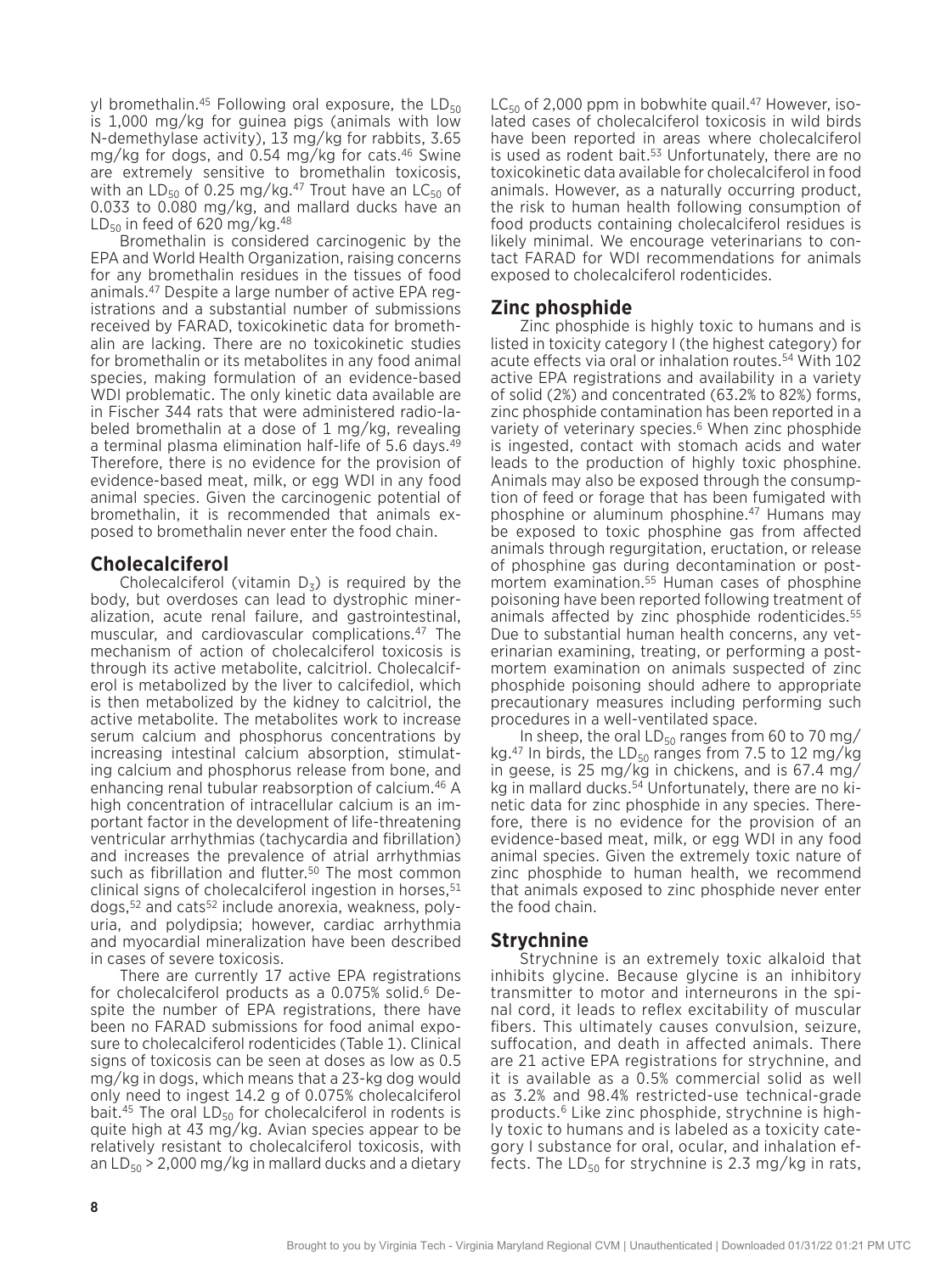0.6 mg/kg in rabbits, 0.5 mg/kg in dogs, 3 mg/ kg in ducks, and 21 mg/kg in pigeons.47 There is a paucity of toxicokinetic data for strychnine in veterinary species. In humans who have been reported to deliberately self-poison, a plasma elimination half-life of between 10 and 16 hours has been reported in survivors, with rapid urinary elimination.56 Given the extremely toxic nature of strychnine to human health, we recommend that animals exposed to strychnine never enter the food chain.

# **Conclusions**

There are little data on the absorption, distribution, metabolism, and excretion of rodenticides in common food animal species, with many compounds that are commonly used having very limited reported toxicokinetics. Generally speaking, studies have shown that rodenticides are well absorbed and accumulate most commonly in the liver. There are sparse data available concerning the food safety aspect of food animals exposed to rodenticides. Considering the complexity of different mechanisms of action, potency, and differences in physiology between food animals and common laboratory species, a great deal of research is needed to address this area to further characterize the potential human risk from consuming meat, milk, and eggs from animals that have been exposed to these products. When such exposure occurs, the first step should always be to terminate exposure from the environment and carefully observe animals for adverse signs. Based on the variabilities in elimination half-lives, very slow elimination after exposure, the unknown amount of rodenticide consumed, the zero tolerance for rodenticides in food products, and the unknown rodenticide residue status in food animals exposed to rodenticides, FARAD often has low confidence in the ability to model an evidence-based WDI recommendation for these cases. Furthermore, there is potential for substantial and severe adverse health risks to humans or animals consuming products from food animals exposed to rodenticides, especially in those individuals already on long-term anticoagulant therapy. Because there are potential human health risks, it is often recommended that exposed animals or their products (ie, meat, milk, or eggs) do not enter the food chain and that the animals are disposed of via non–food-rendering routes to ensure that the carcasses are not accessible to dogs, cats, or wildlife. Because the potential to produce violative residues in edible tissues is a function of variable factors such as dose, length of exposure, animal age, or time to market, no simple recommendation on appropriate withdrawal times can be made, and we encourage veterinarians to contact FARAD to formulate a datadriven WDI recommendation following any rodenticide exposure in any food animal species.

# **Acknowledgments**

The FARAD is funded by a USDA National Institute of Food and Agriculture Grant (Award No 2019-41480-30296). The authors declare that there were no conflicts of interest.

# **References**

- Damin-Pernik M, Espana B, Lefebvre S, et al. Management of rodent populations by anticoagulant rodenticides: toward third-generation anticoagulant rodenticides. *Drug Metab Dispos*. 2017;45(2):160–165.
- 2. Thijssen HHW. Warfarin-based rodenticides: mode of action and mechanism of resistance. *Pest Manag Sci*. 1995;43(1):73–78.
- 3. Lattard V, Benoit E. The stereoisomerism of second generation anticoagulant rodenticides: a way to improve this class of molecules to meet the requirements of society? *Pest Manag Sci*. 2019;75(4):887–892.
- 4. Dalefield R. Vertebrate pesticides. In: Dalefield R, ed. *Veterinary Toxicology for Australia and New Zealand.* Elsevier; 2017:119–145.
- 5. Murphy MJ. Anticoagulant rodenticides. In: Gupta RC, ed. *Veterinary Toxicology: Basic and Clinical Principles.* Elsevier; 2018:583–612.
- 6. Pesticide product and label system. US Environmental Protection Agency. Accessed July 15, 2021. https:// iaspub.epa.gov/apex/pesticides/f?p=PPLS:1
- 7. Chetot T, Taufana S, Benoit E, Lattard V. Vitamin K antagonist rodenticides display different teratogenic activity. *Reprod Toxicol*. 2020;93:131–136.
- 8. Lao W, Gan J. Enantioselective degradation of warfarin in soils. *Chirality*. 2012;24(1):54–59.
- 9. Mcleod L, Saunders G. *Pesticides Used in the Management of Vertebrate Pests in Australia: A Review*. NSW Department of Primary Industries; 2013.
- 10. Mogi M, Toda A, Iwasaki K, et al. Simultaneous pharmacokinetics assessment of caffeine, warfarin, omeprazole, metoprolol, and midazolam intravenously or orally administered to microminipigs. *J Toxicol Sci*. 2012;37(6):1157– 1164.
- 11. Crespo RF, Fernández SS, de Anda López D, Velarde FI, Anaya RM. Intramuscular inoculation of cattle with warfarin: a new technique for control of vampire bats. *Bull Pan Am Health Organ*. 1979;13(2):147–161.
- 12. Berny PJ, de Oliveira LA, Videmann B, Rossi S. Assessment of ruminal degradation, oral bioavailability, and toxic effects of anticoagulant rodenticides in sheep. *Am J Vet Res*. 2006;67(2):363–371.
- 13. Nakayama SMM, Morita A, Ikenaka Y, Mizukawa H, Ishizuka M. A review: poisoning by anticoagulant rodenticides in non-target animals globally. *J Vet Med Sci*. 2019;81(2):298–313.
- 14. Watanabe KP, Kawata M, Ikenaka Y, et al. Cytochrome P450–mediated warfarin metabolic ability is not a critical determinant of warfarin sensitivity in avian species: in vitro assays in several birds and in vivo assays in chicken. *Environ Toxicol Chem*. 2015;34(10):2328–2334.
- 15. Kammerer M, Pouliquen H, Pinault L, Loyau M. Residues depletion in egg after warfarin ingestion by laying hens. *Vet Hum Toxicol*. 1998;40(5):273–275.
- 16. Crowell M, Eason C, Hix S, et al. First generation anticoagulant rodenticide persistence in large mammals and implications for wildlife management. *N Z J Zool*. 2013;40(3):205–216.
- 17. Eason CT, Wickstrom M. *Vertebrate Pesticide Toxicology Manual (Poisons)*. New Zealand Department of Conservation; 2001. Department of Conservation Technical Series 23.
- 18. Robinson MH, Twigg LE, Wheeler SH, Martin GR. Effect of the anticoagulant, pindone, on the breeding performance and survival of merino sheep, *Ovis aries*. *Comp Biochem Physiol B Biochem Mol Biol*. 2005;140(3):465–473.
- 19. Nelson PC, Hickling GJ. Pindone for rabbit control: efficacy, residues and cost. In: *Proceedings of the 16th Vertebrate Pest Conference*. University of California Division of Agriculture and Natural Resources; 1994. Accessed July 15, 2021. https://escholarship.org/uc/ item/59v456tw
- 20. Fisher P. *Persistence of Residual Diphacinone Concentrations in Pig Tissues Following Sublethal Exposure*. New